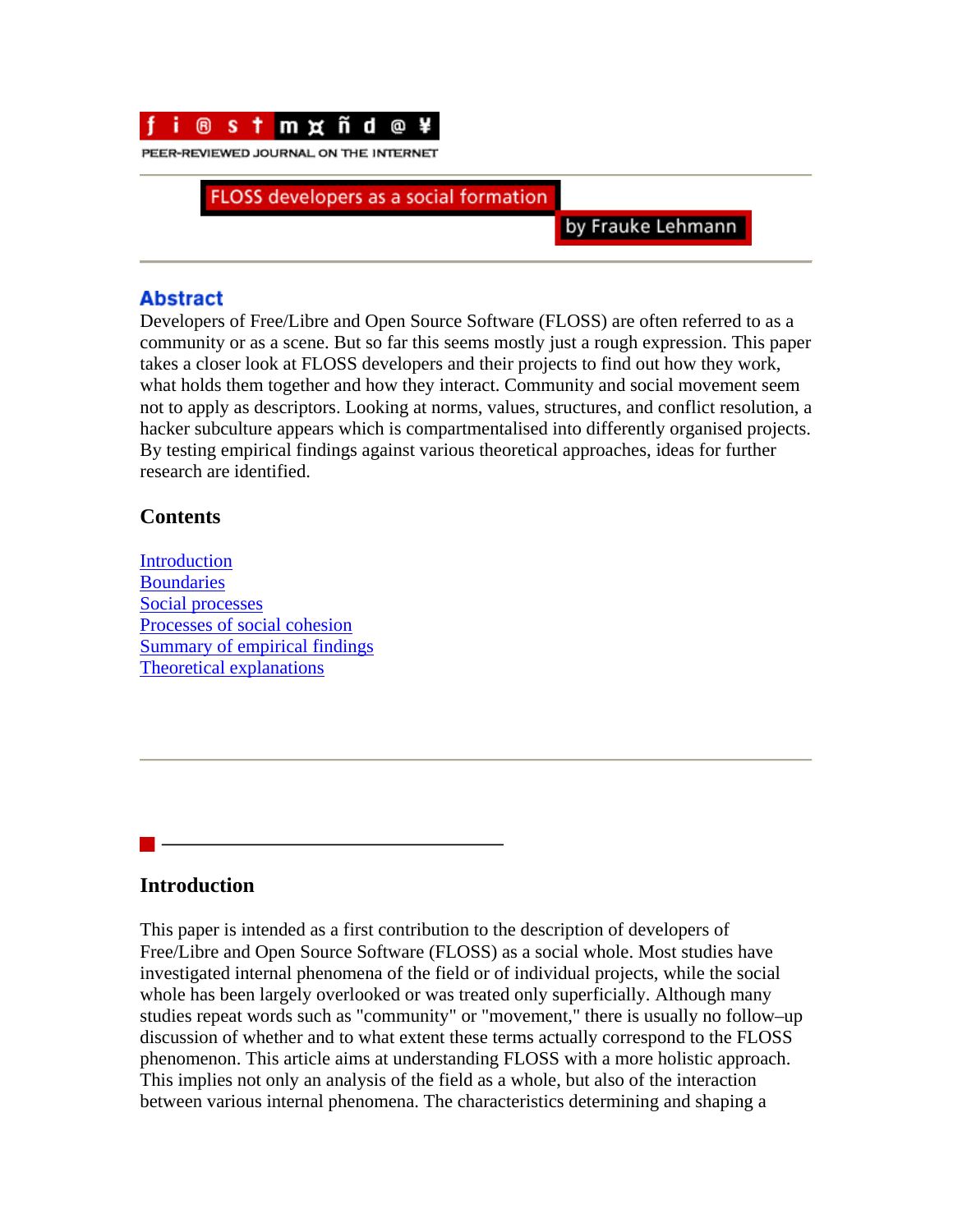social formation which will be discussed in this paper are processes of boundary– drawing, internal structures, and the cohesion of the field.

The term *social formation* refers to the types of social connections between developers. This general term was chosen to avoid expressions such as *group* or *community* which have clear and distinct meanings in sociological theory. Using these terms would lead to misunderstandings and inaccuracies.

The subject *FLOSS developers* denotes, in the context of this paper, not only actual coders, but also people involved in beta testing, documentation, translation, infrastructure (*e.g.* servers, Web sites, mailing lists), and public relations. To include people who only use software seems inappropriate. They may belong to the FLOSS world, but do not contribute in any form to actual software development.

This study is based on data from interviews and conversations with developers from a variety of projects, and with other persons close to the field. Also, vital insights were provided additionally by the analysis of project Web sites and other online resources, a monitoring of selected mailing lists, observations on various fairs and conferences and, of course, examining the existing literature.

As this text is meant as a starting point for further study and discussion, its findings largely are hypothetical. For reliable findings, a much broader and intensive study is necessary — which would require the cooperation of a number of scholars.

#### **Boundaries**

#### **Legal boundaries**

FLOSS is clearly set apart from other software by the specific design of property rights. Property is a social relationship among people which regulates the disposal of physical or socially constructed things [[1\]](http://www.firstmonday.org/issues/issue9_11/lehmann/index.html#note1). The claim to a given object is not the decisive element, but the recognition of that claim by others, *i.e.,* by society. Property rights have the form of a bundle of rights which can be divided into four types of rights: rights of use, rights of modification, rights of transferal, and the competences/competence [[2\]](http://www.firstmonday.org/issues/issue9_11/lehmann/index.html#note2). While the licences agreements in proprietary software (*e.g.* Microsoft, 1995) grant the buyer only a small set of rights of use and exactly one right of transferal (re–sale under specific circumstances), copyright–owners of FLOSS grant nearly full rights of use and modification. How the competences/comptence is dealt with varies from licence to licence. Under the GNU General Public License (GPL) [\[3](http://www.firstmonday.org/issues/issue9_11/lehmann/index.html#note3)] the copyright–owner retains the full competences/competence through the copyleft effect, while Berkeley Software Distribution (BSD)–type licences [[4\]](http://www.firstmonday.org/issues/issue9_11/lehmann/index.html#note4) only prescribe that the original authors of the software must be named. In addition to these two licences (including the GNU Lesser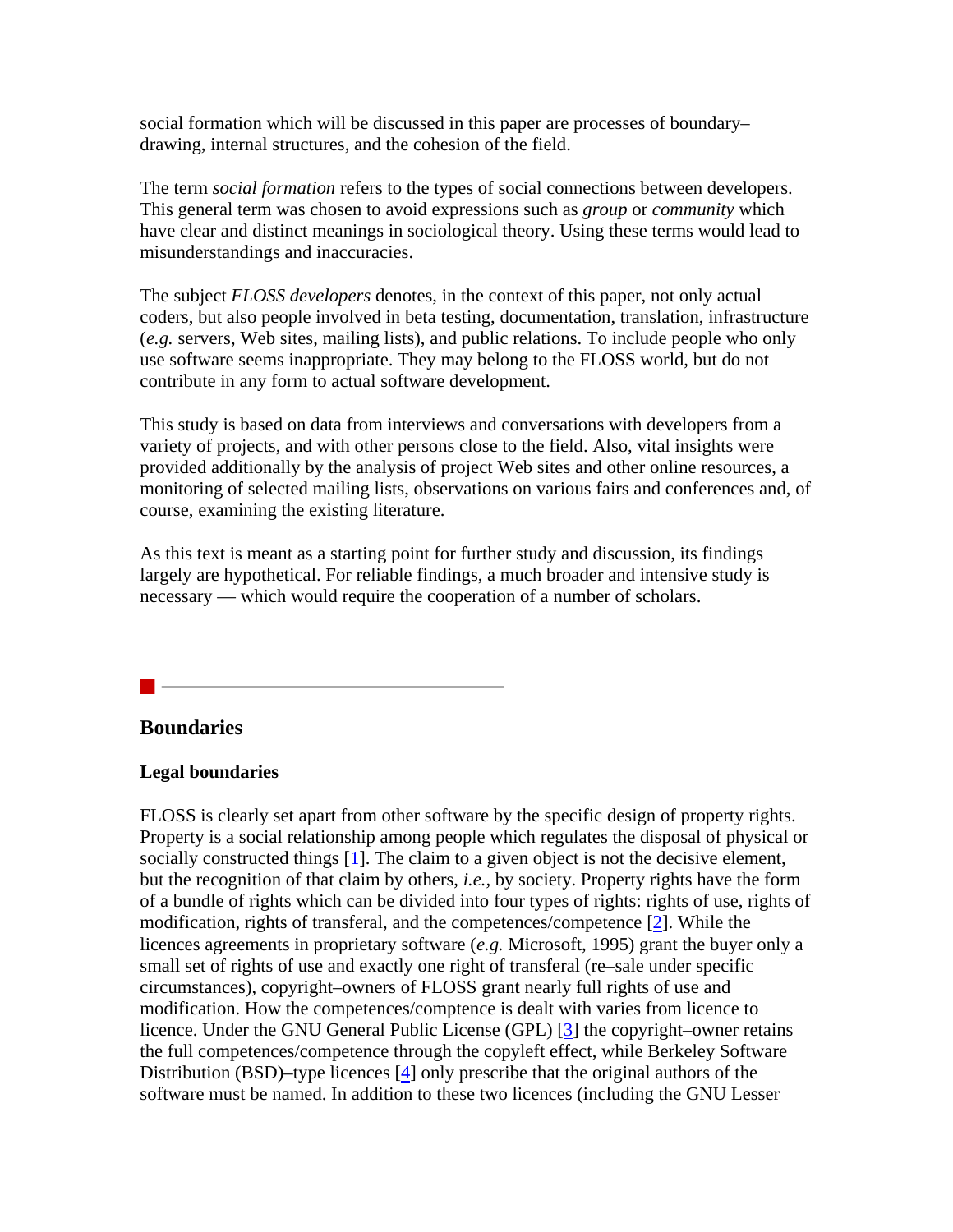General Public License), there are a number of other FLOSS licences. But according to Freshmeat, these two are the most widespread (Open Source Technology Group, 2004).

Beyond FLOSS and proprietary software, there are other forms of licencing, *e.g.* public domain, freeware, and shareware. These also differ from FLOSS by their property rights design  $[5]$  $[5]$ .

### **Cultural boundaries**

In addition to these external legal boundaries, there are subjective, cultural boundaries embodied in the distinction of insiders and outsiders and in the collective self–image. The feeling of belonging is constructed through a collective identity. There is a canon of shared values with regard to FLOSS development which takes the form of quality standards and which is different from the principles underlying development of proprietary software. The goal is to write software and not — like in software companies — make a profit. Whether a product is ready for use at a specified time does not play an essential role. Rather, a new version should be released whenever it is fit for use. Software must not only work somehow, but should also be written well [[6\]](http://www.firstmonday.org/issues/issue9_11/lehmann/index.html#note6). There is a shared understanding that code should be elegant, in the sense of "perfection [in design] is achieved not when there is nothing more to add, but rather when there is nothing more to take away" (Raymond, 2000a). Quick and dirty solutions can be acceptable, too, but only if something is needed now, and such solutions are always considered temporary. Other developers are not seen as competitors, but as helpful co–developers. Therefore, feedback, including bug reports, is expressly desired — if one's work is improved by others, no drop in personal status follows (unlike in many corporate environments). On the contrary, this environment is understood as an opportunity for learning. Another important aspect is the necessity for self–reliance: if something does not work as you think it should, you will have to fix it yourself and cannot wait for somebody else to do it. Finally, the formal attributes and outward characteristics are quite unimportant; only coding ability and willingness count — as is shown by remarks such as "our best C coder was a 13–year old" [[7\]](http://www.firstmonday.org/issues/issue9_11/lehmann/index.html#note7). And of course there is a consensus that software should be free.

# **The goal is to write software and not like in software companies — make a profit.**

To be able to become an insider, a certain level of knowledge is required. This is well epitomised by the t–shirt slogan "There are 10 types of people in the world: Those who understand binary and those who don't." Here, a division of the world in two groups is made, with binary code as a symbol for computer knowledge as the distinguishing characteristic. Like the other points enumerated above, this is a closely work– or skill– related self–definition. Generally, FLOSS developers, in their self–image, tend to emphasise technical knowledge and a certain can–do–spirit to differentiate themselves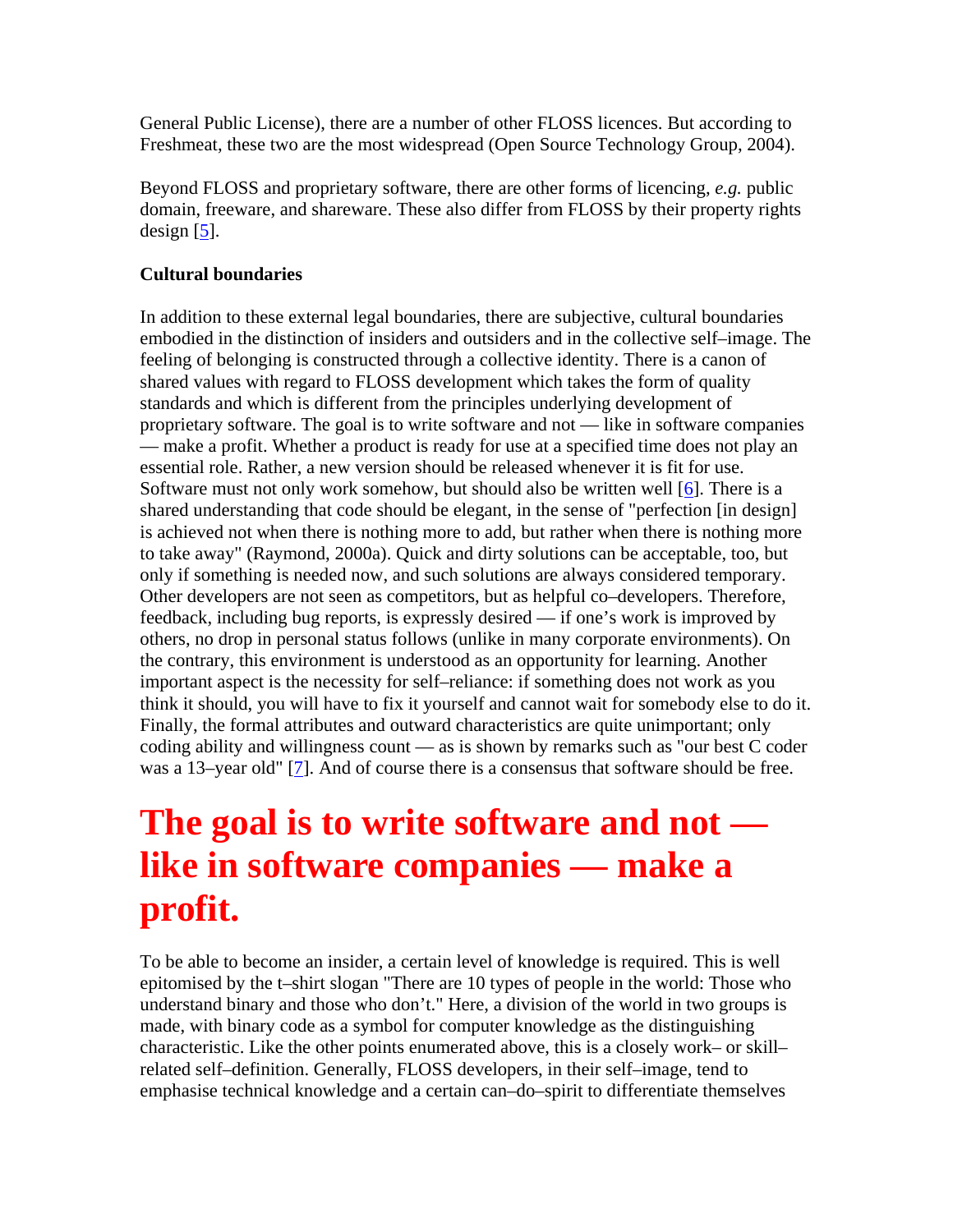from others. The fact that such knowledge and skill differentials are printed on t–shirts or coffee mugs underlines their role as elements of a lifestyle.

Finally, there are a number of clichés on the lifestyle of FLOSS developers. And while these are shared with the wider nerd culture outside FLOSS, they do strongly influence a self–image (and are quite often readily lived up to).

In addition to shared norms and values, the collective identity is underpinned by shared traditions. Common roots and role models are found in the early days of computing. The 1960s hackers at MIT with their spirit of exploration, or the early Unix users who developed a form of close and free cooperation are among them (*cf.* Levy, 2001; Salus, 1995). Individuals and stories also play a role. Richard Stallmann's dispute with Xerox about source codes [\[8](http://www.firstmonday.org/issues/issue9_11/lehmann/index.html#note8)], or the debate between Linus Torvalds and Andrew Tannenbaum (DiBona, *et al.,* 1999b) are examples.

Today, all these values and (his)stories have been canonised within the FLOSS field. Many activists reflect upon what they do, why they do it and what behaviour is dominant. Eric Raymond's essay "The Cathedral and the Bazaar" (Raymond, 2000a) is especially important in this respect. He came to the conclusion that the decisive innovation through Linux was not on the technical, but on the social level. He studied the form of cooperation in the Linux project and found a de–centralised bazaar model, which he set off against the traditional corporate approach of hierarchical, small–circle development which he dubbed the cathedral style. Raymond's analysis was widely read and generally accepted and now forms, together with a number of writings on the history of hacking and computers, a foundation for the self–image of the FLOSS field. Other such texts include autobiographies (*e.g.* Torvalds and Diamond, 2001) or historic reports (*e.g.* Levy, 2001). Together they contribute to and form the collective memory. Finally, gossip plays an important role, which indicates that there is an internal public sphere [[9\]](http://www.firstmonday.org/issues/issue9_11/lehmann/index.html#note9) based on magazines or Web sites (*e.g.* Slashdot [\[10](http://www.firstmonday.org/issues/issue9_11/lehmann/index.html#note10)]).

The common identity is strengthened further by the identification of common enemies. These enemies include anything and anyone which is perceived as prohibiting access, including copyrights, patents, and secret source codes, but also mechanisms that encourage dependence. In addition, Bill Gates and Microsoft are identified as common enemies, along with the SCO Group [[11\]](http://www.firstmonday.org/issues/issue9_11/lehmann/index.html#note11). It is interesting to note that in both cases, former insiders have become enemies. Bill Gates broke away in 1976, when he wrote his "Open Letter to Hobbyists" [\[12](http://www.firstmonday.org/issues/issue9_11/lehmann/index.html#note12)]. In these cases, the problems are not just despised practices, but feelings of betrayal by insiders.

**Social processes** 

**Geographical factors**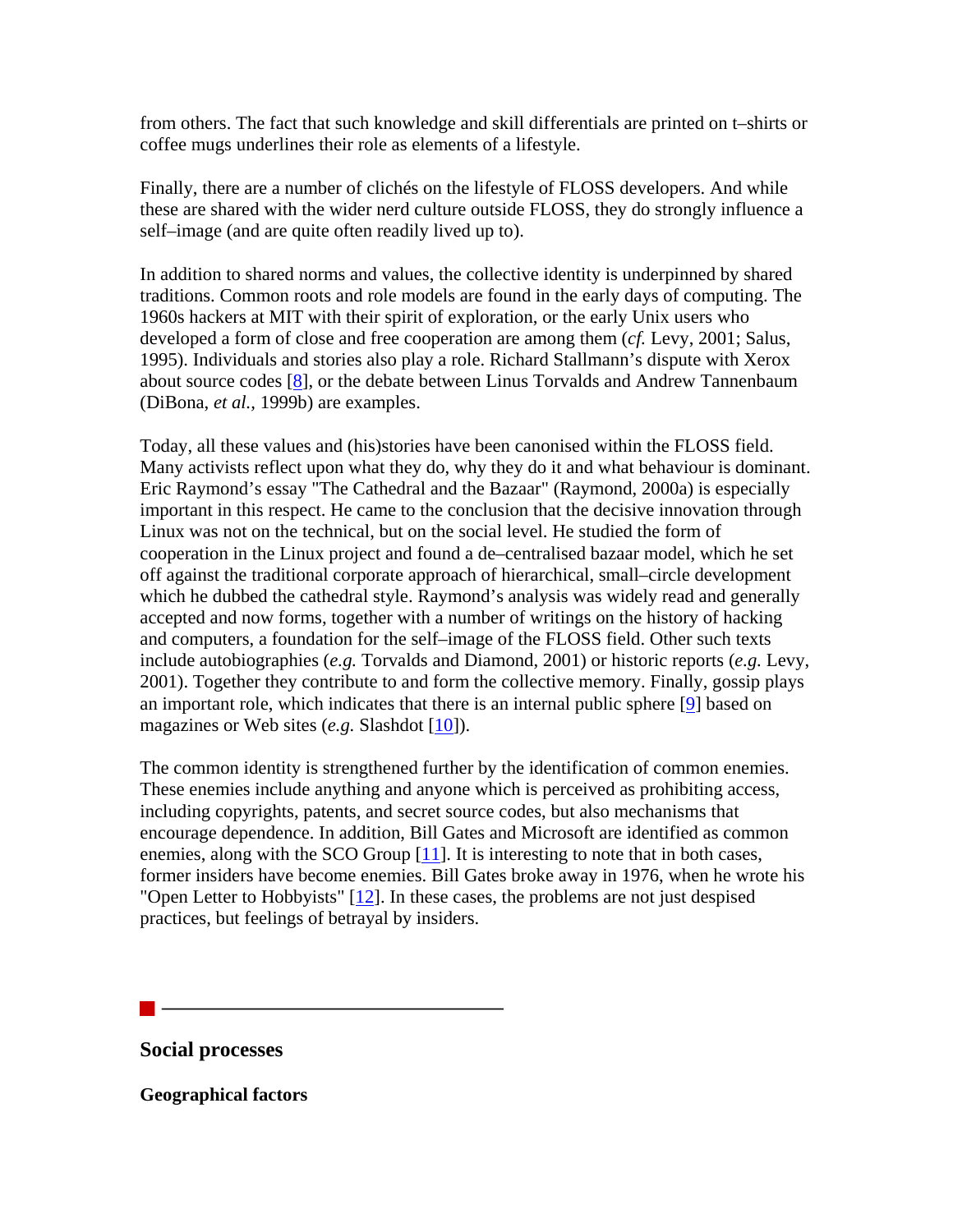Actual development work is usually localised at home or in the work place, which means at a location physically apart from other developers. Most social activity, therefore, has to take place online, in virtual space. These interactions have a narrower bandwidth than face–to–face interaction, as Internet communication is generally restricted to text. The advantage, though, is that virtual communication works across time zones and vast distances. All of this communication is stored in archives, creating a memory of events. However, a close study revealed that there are indeed physical personal contacts as well: some of the projects organise meetings, while others meet at conferences and fairs. Obviously, these spatial characteristics have an impact on the possible forms of social relations.

#### **Places of production**

Places of production are generally projects consisting of volunteers [[13\]](http://www.firstmonday.org/issues/issue9_11/lehmann/index.html#note13). The thematic range of these projects is very wide, reaching from full operating systems and their elements, to applications, small device drivers, and computer games. Most projects are started by individuals who are interested in solving a specific problem or want to develop a particular piece of software. Projects grow when others get interested and start to contribute — sometimes from the social environment of the originator, but more often when a project has been made public, people start using the software and provide feedback. Sometimes companies originate projects by making their software available under a FLOSS license, *e.g.* Mozilla [[14\]](http://www.firstmonday.org/issues/issue9_11/lehmann/index.html#note14). The size of projects also varies widely; there are many one–person efforts and some with over 1,000 contributors.

The inner structure of project organisations can also take a plethora of forms. Key aspects here are the political structure and the degree of organisation, which are both closely related to each other: there are projects (such as Debian  $[15]$  $[15]$ ) which has a clearly laid out organogram. The Debian project leader is elected in a formalised process. Such a structure can be described as a form of representative democracy.

Other projects, such as KDE  $[16]$  $[16]$  (a desktop environment) or Linux  $[17]$  $[17]$  have a consolidated structure, but a far smaller degree of differentiation and codification. Their organisation follows from the problems that need to solved. Holders of important positions are not elected and therefore have no formal legitimacy. Their influence is based on reputation, and they might quickly lose it, when other developers withdraw their approval  $[18]$ . As political systems, these projects can be described as Big Men societies or chiefdoms.

A Big Man is the speaker of an egalitarian group. His personality qualifies him for the job; his energy, valour, capability, rhetorical and organisational talent guarantees his position. The position is not hereditary, and even a sitting Big Man must permanently reassure his position, and he has no means to enforce his standing. This is much unlike the chief, who holds a permanent, clearly defined and hereditary position.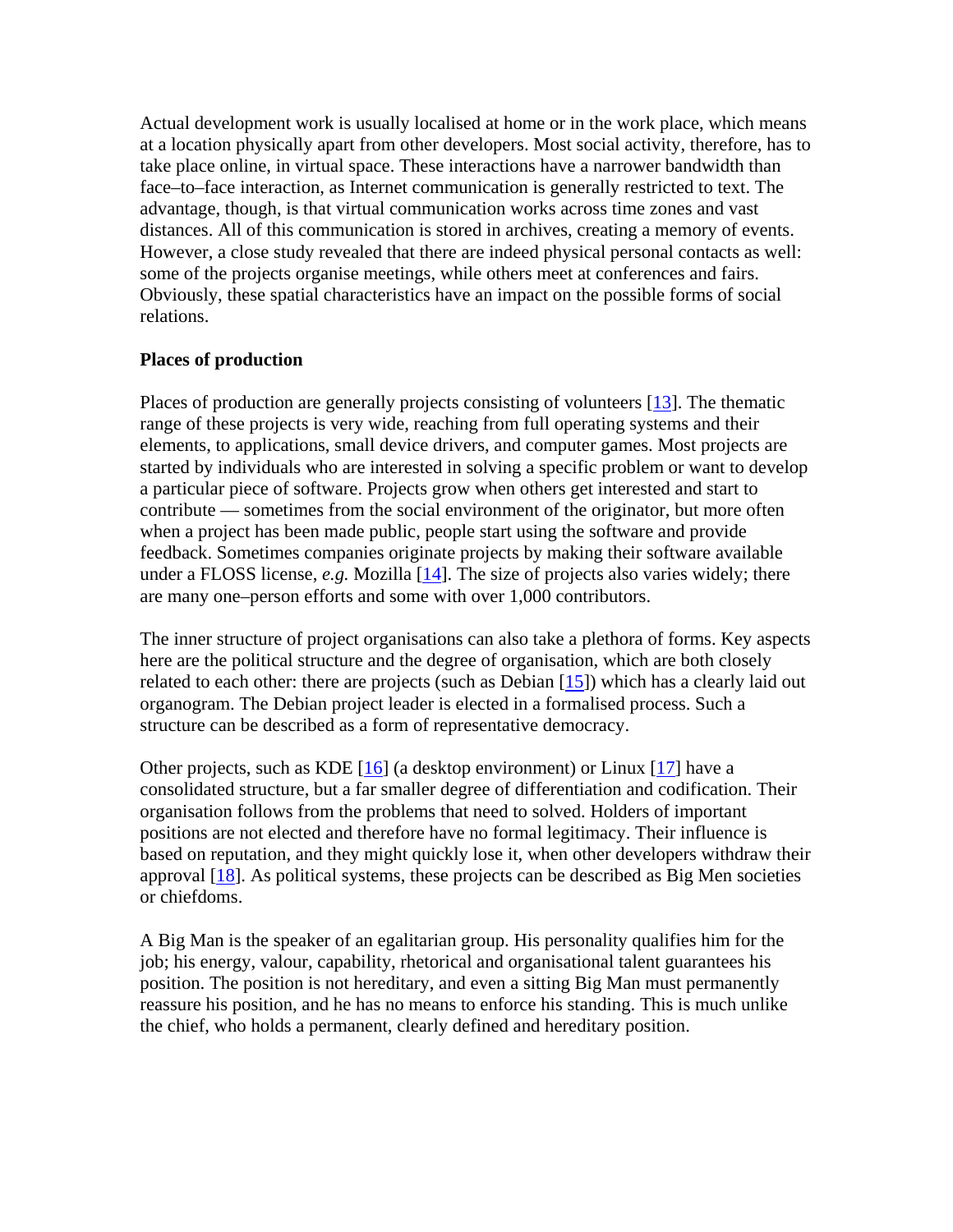Chiefdoms are hierarchically ordered. Myths usually legitimise the special position of the chief. But he can be unseated by the elders. A chief can, unlike a Big Man, exact tribute from his subjects [\[19\]](http://www.firstmonday.org/issues/issue9_11/lehmann/index.html#note19).

# **The organisational structures of FLOSS projects are not designed at the drawing board; they are the result of happenstance, conventions, and negotiation.**

A further category of projects, *e.g.* Worldforge [\[20\]](http://www.firstmonday.org/issues/issue9_11/lehmann/index.html#note20) (a multi–user role–playing game) or Eisfair [\[21](http://www.firstmonday.org/issues/issue9_11/lehmann/index.html#note21)] (an Internet server), only exhibit a rudimentary structure. Eisfair, for example, has one project leader, but the coders can fairly autonomously pursue their own tasks. The Eisfair project leader (also the founder) is more a small–scale headman than a chief [[22\]](http://www.firstmonday.org/issues/issue9_11/lehmann/index.html#note22). Worldforge did have a project leader, but since he has failed to return from a holiday, everything is done informally. The project could be described as an acephalous [[23\]](http://www.firstmonday.org/issues/issue9_11/lehmann/index.html#note23) horde, in which there may be some person with more influence than others, but where everything is agreed in direct communication  $[24]$  $[24]$ . It is telling that Worldforge developers communicate via IRC rather than via mailing lists.

Projects also differ in whom they consider members, and the degree of membership within a given project can vary as well. Apart from officially assigned functions, such as being a member of the coreteam or a maintainer, writing access to Source Code Management Systems (SCM) is a distinguishing feature, as it allows contributors to work autonomously. Projects handle the granting of such rights very differently. Debian demands the successful completion of a series of tests to prove technical ability but also to show adherence to the Debian Social Contract  $[25]$  $[25]$  — a kind of constitutional charter of the project which has a lot to say about freedom of software. Only when these tests have been passed satisfactorily — which can take a month or more than a year — is one assigned the official status of a Debian Developer. This form of admission — which is bordering on a formal initiation process — seems to be rather unique (*cf.* van Gennep, 1999). Official developers in KDE or NetBSD [[26\]](http://www.firstmonday.org/issues/issue9_11/lehmann/index.html#note26) will propose to grant SCM writing access to someone who has submitted some good contributions (patches). There are many developers without their own SCM writing access who send their code to a developer with access who will check contributions after a quality check. Other projects (*e.g.* Mozilla), rely on competent users for beta testing who look for errors and correct them a task often done by newbies as their first contribution. But not only coders can be project members: the extreme case is Worldforge where sympathetic bystanders who neither contribute to nor use the software can be members, solely on the grounds that they like the idea behind the project and regularly appear on its IRC channel.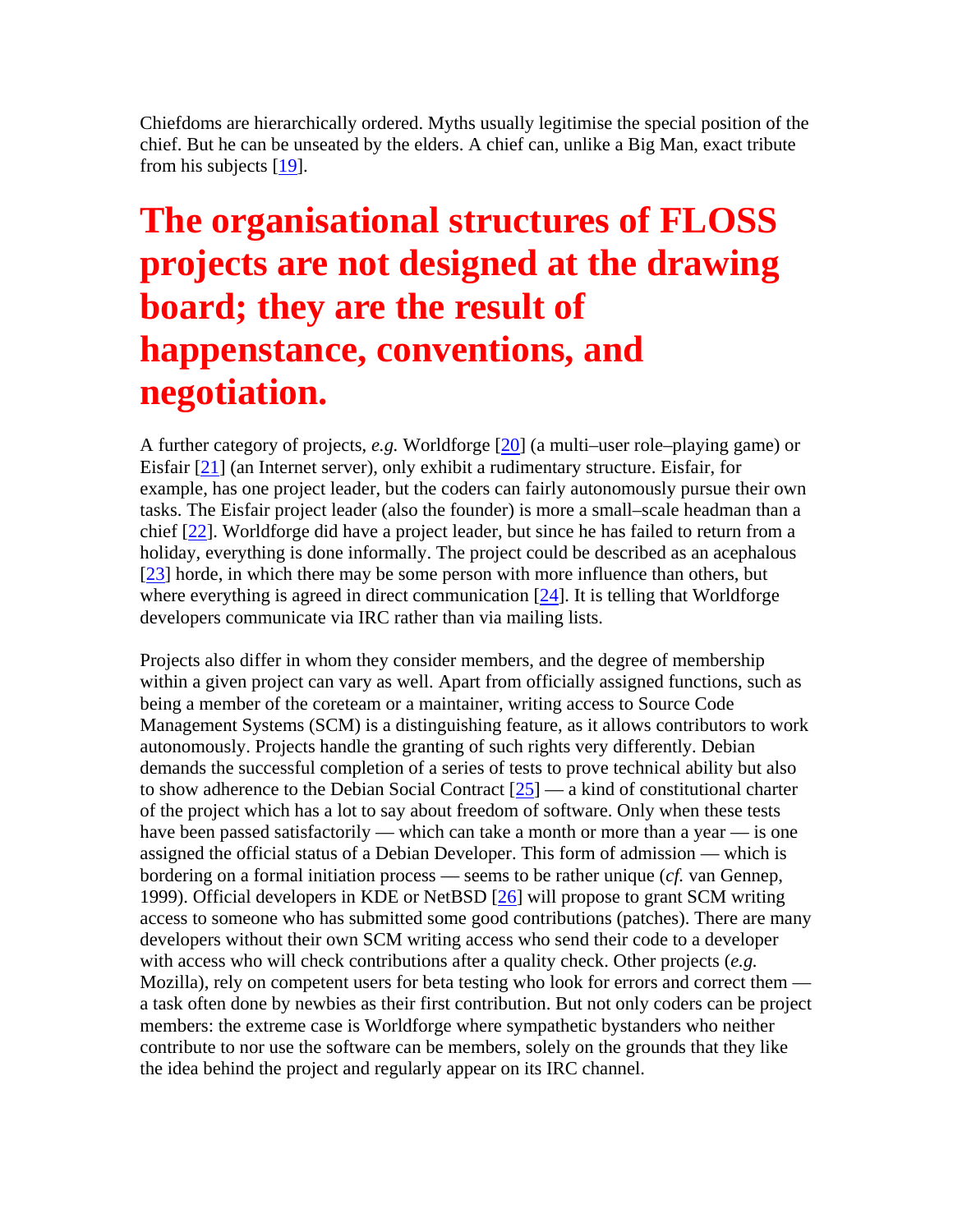It is widely assumed that the allocation and distribution of positions is based on reputation (*cf.* Raymond, 2000b). Such reputation, though, is not only acquired meritocratically by writing good code; the idea of elders (where the project founder is assigned in some fashion the role of leader) is also quite important. The organisational structures of FLOSS projects are not designed at the drawing board; they are the result of happenstance, conventions ("that's what is done in FLOSS projects"), and negotiation. But there is a clearly observable link between organisational structure on the one hand and the type, complexity and size of the project, *i.e.* there seems to be a form–follows– function principle.

### **Networks in the field**

In addition to the internal structures within projects, the relation between participants in projects and to other important players in the field are relevant. Some projects foster social relations between each other, the KDE developers, for example, invited their Gnome [\[27](http://www.firstmonday.org/issues/issue9_11/lehmann/index.html#note27)] (a desktop environment) and Debian counterparts to their social event at the 2004 LinuxTag [\[28](http://www.firstmonday.org/issues/issue9_11/lehmann/index.html#note28)]. Being a distribution project, Debian has a frequent exchange with other developers to discuss a variety of topics, but especially licences. And there are, of course, developers who are part of more than one project.

It seems doubtful whether the entire field is linked by a coherent network structure. Among the bigger projects many connections can be observed. But it is unclear whether smaller projects are equally well connected.

As mentioned earlier, projects are places of production — the politics of FLOSS seem to be kept separate to a high degree. While there is lively discussion on legal and political issues within Debian, this takes place on a mailing list (debianlegal@lists.debian.org) which is separate from the lists for technical issues. Most other projects have no such special lists and these issues are only rarely debated. Many of the bigger projects now have separate organisations (foundations) which deal with legal and financial issues.

The wider politics of FLOSS seem to be tracked by specialised organisations, such as the Free Software Foundation (FSF) [\[29](http://www.firstmonday.org/issues/issue9_11/lehmann/index.html#note29)] or the Open Source Initiative (OSI) [\[30\]](http://www.firstmonday.org/issues/issue9_11/lehmann/index.html#note30). There are a wide range of societies which go beyond FLOSS which have an interest in a variety of FLOSS issues, such as the Electronic Frontier Foundation (EFF, focusing on free speech online) [\[31\]](http://www.firstmonday.org/issues/issue9_11/lehmann/index.html#note31), Foundation for a Free Information Infrastructure (FFII, mainly opposing software patents) [\[32](http://www.firstmonday.org/issues/issue9_11/lehmann/index.html#note32)] or the German Chaos Computer Club (CCC, specialising in data protection issues) [\[33](http://www.firstmonday.org/issues/issue9_11/lehmann/index.html#note33)].

**Processes of social cohesion**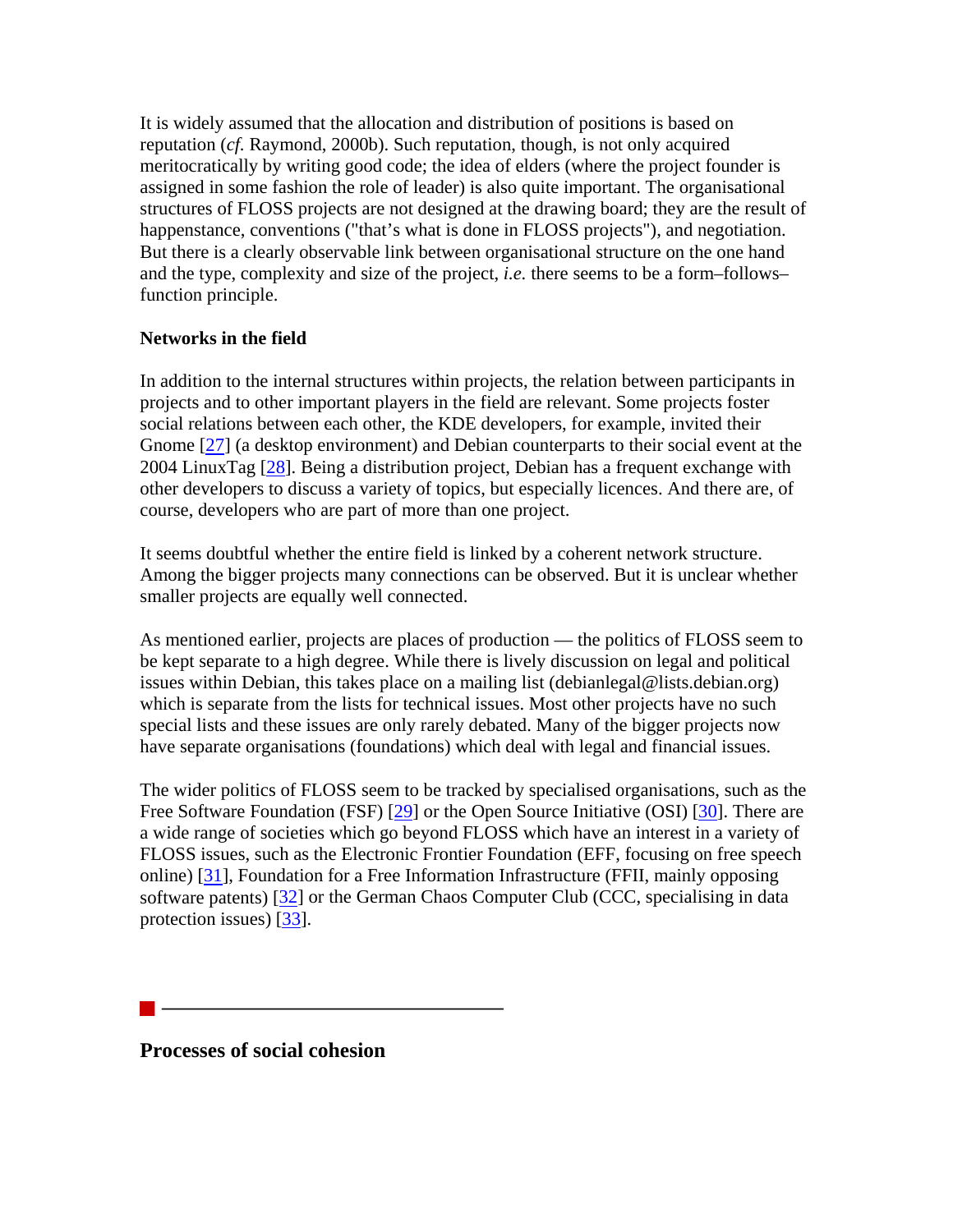One key aspect of a social formation is its ability to persist. Individual members, who take part on a voluntary basis, need to be bound to the projects sufficiently tightly, so they will not quit in the face of minor problems or conflicts. This bond rests to some extent on the will to contribute (individual motivation), which will vary in degree from member to member, but also on a shared feeling of belonging. The project structures, too, must have a degree of mid–term stability to ensure a sufficiently stable work environment. In this context, the mechanisms for conflict resolution play a major part.

#### **Motivation**

Two types of motivation need to be distinguished: the motivation for joining, and the motivation to stay on, which to some extent needs to be supplied by the project and its structures (systemic motivation).

The motivation for joining is twofold: motivation for taking part in FLOSS development at all, and motivation to join a particular project. The reasons of individuals vary widely: to fight for the spread and growth of FLOSS; to give something back for the software you use (reciprocity); solving a specific problem; having fun (the FLOSS playground); improving your own programming skills; and, a service to others [[34\]](http://www.firstmonday.org/issues/issue9_11/lehmann/index.html#note34).

The systemic motivation relates to the reasons for continuing to participate. In addition to the above reasons, a set of motives emanating from work done can be observed: acquiring reputation; the personal bond and a feeling of responsibility to other members of the project or the software product itself; and, work ethic considerations ("getting the job done").

All these motivations are in evidence, and there seems to be no hierarchy between them and no root motivation [[35\]](http://www.firstmonday.org/issues/issue9_11/lehmann/index.html#note35).

### **Conflicts**

### **Types of conflicts**

Four types of conflicts can be identified in the FLOSS field: ideological, technical, personal and cultural conflicts. Of course, most actually existing conflicts are a mixture of these types.

Ideological conflicts are usually about differing ideas about and approaches to the meaning of freedom of software. The Gnome project, for example, was founded as a result of a conflict with KDE who used the then proprietary Qt library from Trolltech. It could be argued that the term Open Source also emerged as the result of such a conflict. A group of key people in the field — such as Eric Raymond — introduced the term to give the phenomenon a new name. They wanted to distance themselves from the FSF and its allegedly anti–commercial attitude. They hoped to popularise Open Source Software, as they now called Free Software, among wider groups of users, who, they felt, might have been alienated by the FSF's value–conscious approach [\[36](http://www.firstmonday.org/issues/issue9_11/lehmann/index.html#note36)]. Technical conflicts are,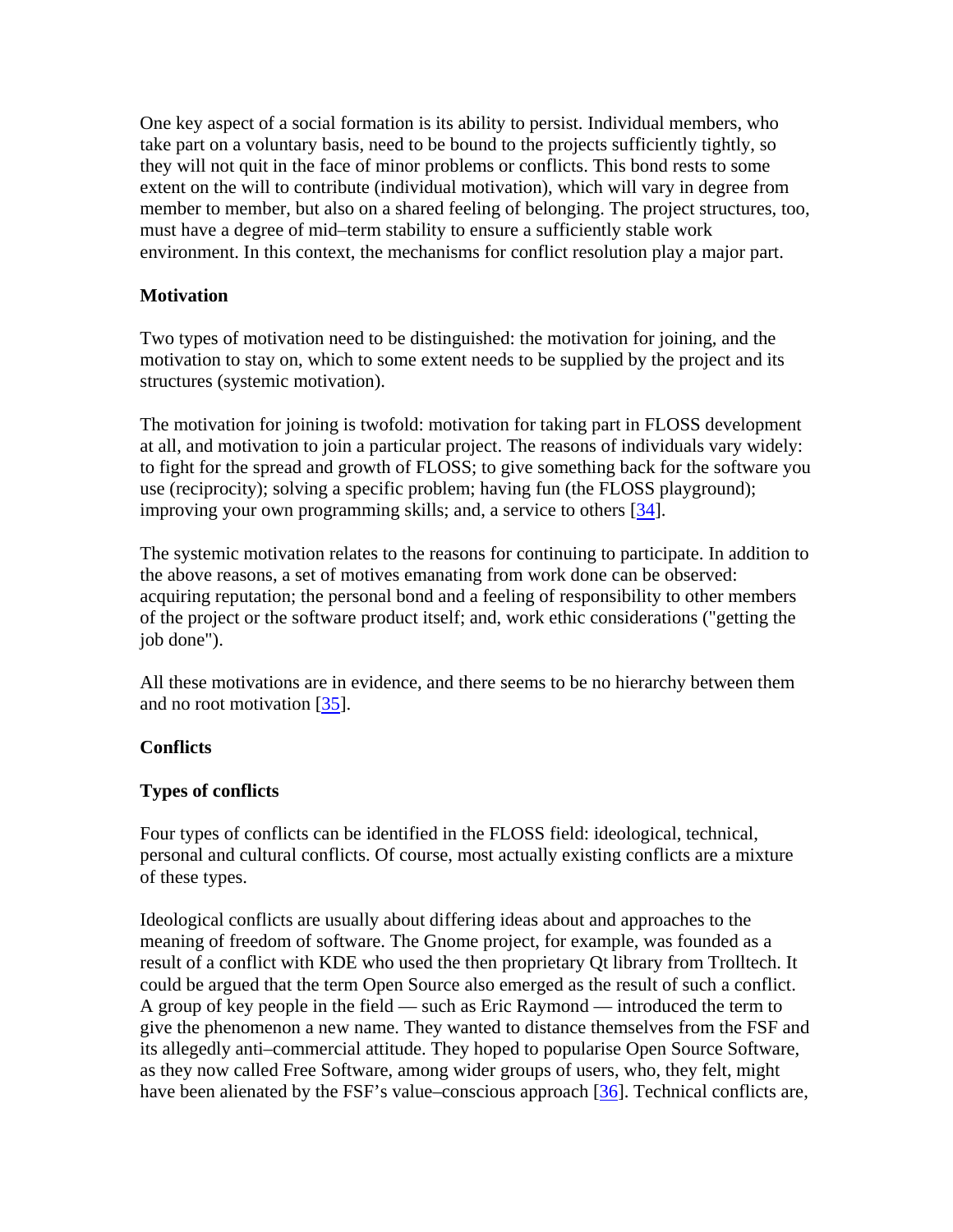evidently, about different views on the best solution for a given technical problem. Bearing in mind the strong role of technological perfection and code elegance, they have a huge conflict potential. Like the famous debate about macro– vs. micro–kernels, these conflicts are disputes about the best way to achieve a specified target.

Personal conflicts usually result from the behaviour of individuals who commit a breach of (social) norms. All discussions about how people should behave towards each other fall into this category. Also in this category was a case when a developer unjustifiedly claimed authorship.

The fourth and final type of conflict is best described as cultural. These are less about breaches of norms, and have more to do with the non–acceptance of norms. One such conflict has developed over the past few years following the wider spread of FLOSS; today, there are many users with only a very limited knowledge of computers. But it is not only their level of skills (which is lower), their attitude to computers is also quite different. They take a consumer's view of FLOSS and have very different expectations *vis-à-vis* developers. They wait (or ask impatiently) for a specific feature instead of contributing to its development. They ask questions clearly answered in the documentation — both demands which are very similar to those made by purchasers of commercial products. This results in many conflicts between developers and users who are not part of the FLOSS (sub) culture, and to mutual alienation.

### **Types of conflict resolutions**

Given the spatial status of the places of production and the voluntary character of all contributions, the options for conflict resolution strategies are rather limited. How conflicts are played out also depends on the political structure. Many of the usual methods and processes of conflict resolution in social formations are rendered futile by the general lack of physical face–to–face situations (except at the rather rare physical meetings). The chances to sanction misbehaviour are also small, as there is no formal way to enforce the FLOSS or project compact — which is unlike, for example, working contracts in commercial software development environments. So to force a person to follow a specific path of behaviour is very difficult.

Formal procedures provide one way of handling conflict resolution. These require a codfied organisational structure. Debian developers, for example, have the option of elections if no consensus can be found on important issues.

In projects led by recognised authorities, someone can act as a sort of judge, *e.g.* the project leader or a maintainer. This individual can either put their foot down or choose to ignore a particular person and her contributions. They can also elect to spontaneously call for a vote. The chance for success will vary with project structure. Anyone with this sort of power will have to keep in mind the legitimacy of her position. A purely charismatic leader (*e.g.* project founder) can easily put her own standing at risk.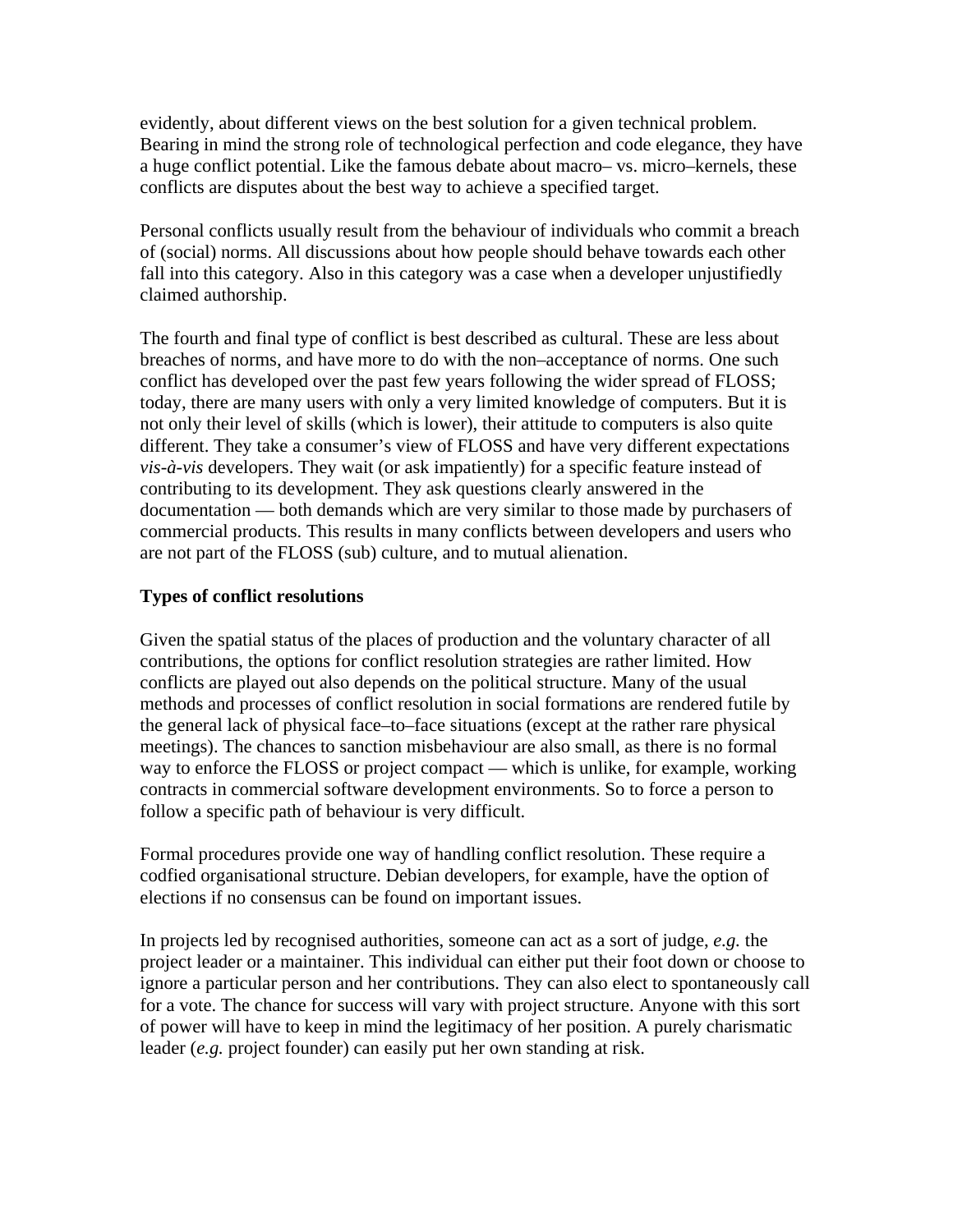In projects without central authorities, however, conflicts have to be settled by negotiation. This can range from a rational, facts–based debate to so–called flame wars (personal attacks launched in e–mail). The assignation of shame, *i.e.* of negative reputation, is an instrument in such conflicts. Negotiaton processes can end in a consensus, by one side giving up their point, or by forking the project, *i.e.* splitting it in two. While judges do not appear in such projects, someone may act as a arbitrator between the conflicting parties.

Independently of these sorts of battles, there is always the option of a split, or fork. The terms of FLOSS licences make forks possible; both halves will be able to continue their work with only a loss in numbers and skills, but without having to rewrite any code. This forking option is staunchly defended [[37\]](http://www.firstmonday.org/issues/issue9_11/lehmann/index.html#note37). Temporary forks are also a way out of major conflicts, giving both parties the chance to implement their ideas, and allowing for the project to be reunited under a more successful course of action. Evidently, this is a solution for severe technical conflicts.

#### **Forms of sanctions**

The toughest sanction, which is only employed in cases of severe social or cultural conflicts, is exclusion: the person concerned will lose his SCM rights, will be removed from project mailing list and be otherwise boycotted. This option is only used in special cases and very rare. A more common choice is shaming and blaming, leading to a negative reputation for the sanctioned person. Given the key role of reputation, this is a severe sanction. Finally, somebody can simply be ignored, which is a limited form of exclusion.

Generally, in all four types of conflict, it is easier to make people stop doing something than force them to do something else. The FLOSS field simply lacks enforcement (or enticement) options.

#### **Stabilisation**

In addition to mechanisms for conflict resolution there are other factors which foster the stability of and adherence to projects.

A negative determinant is the lack of resources, especially development time. Therefore, forking a project is usually seen as a very undesirable step as it is perceived to be a waste of resources. Given the spirit of wanting to get things done and the problem–solving approach, there is a strong incentive for cooperation which can help to overcome this scarcity (*cf.* Elwert, 1980). This interpretation differs from Raymond's (Raymond, 2000b) assumption about FLOSS as an economy of abundance.

Most projects also develop a distinct collective identity which is often expressed in symbols, such as soft toys, mascots, and t–shirts, that define the project boundary for insiders as well as outsiders. Project rituals, such as Debian's New Maintainer Process or KDE's regular Social Event at the annual LinuxTag in Karlsruhe, are important. Friendly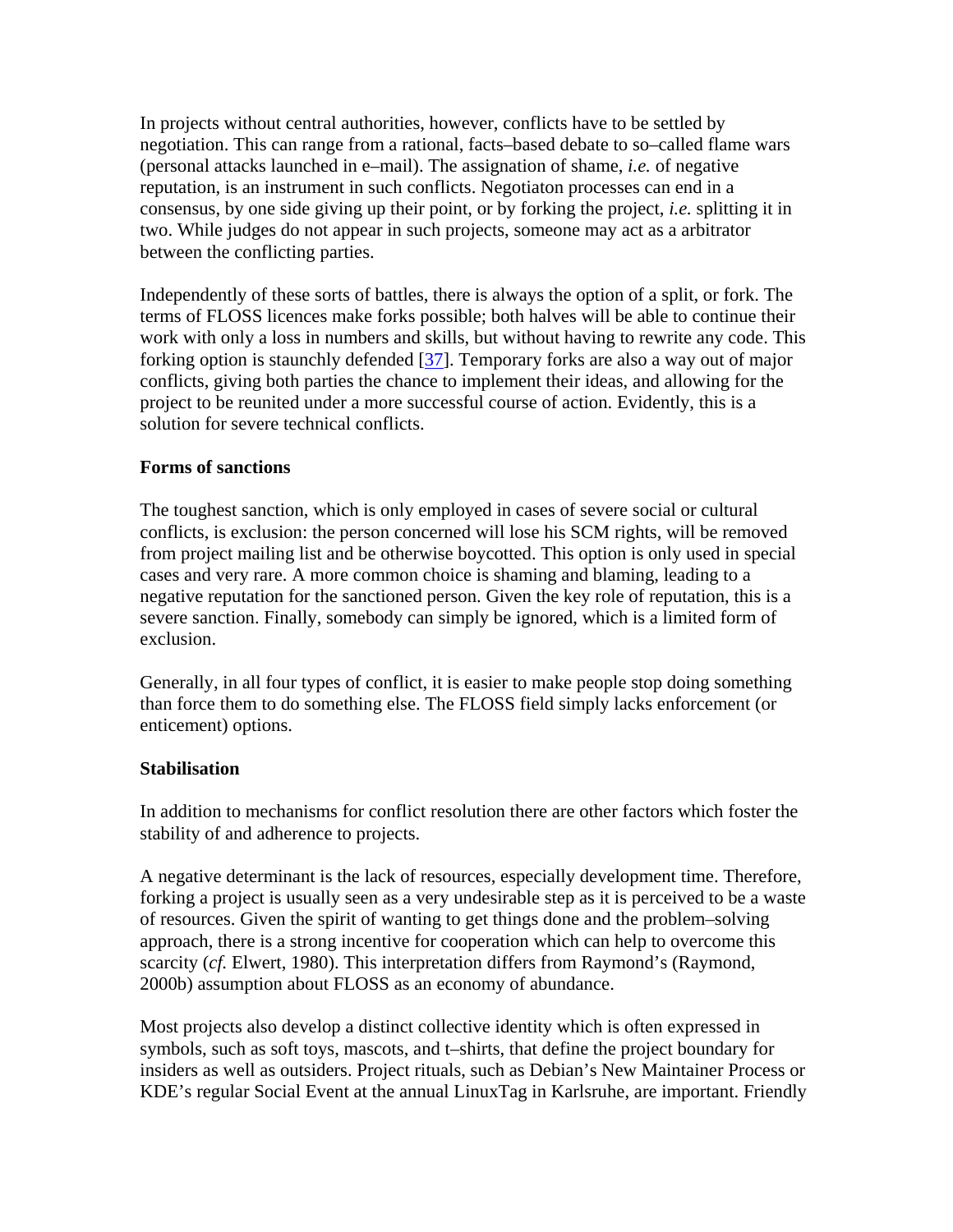competition between projects also helps to sustain the project identity, as is well observable in the case of KDE and Gnome.

Potential conflicts over basic legal issues are externalised, with supreme jurisdiction left to a given state's legal system. Another important point is the enculturation (a slow absorption of norms and cultural practices) of newcomers. Many projects offer introductory texts about how the project works technically and culturally. In addition there are some general texts on online behaviour, *e.g.* standards of etiquette in IRC channels and mailing lists. Newcomers can also count on the help of experienced developers, and when they violate some project norm, they are usually told how they should behave in future.

Finally, nearly all proceedings are public, which imposes a certain degree of social pressure on all involved. This applies not only at project level: there are more universal fora which serve the same purpose across projects.

# **Summary of empirical findings**

FLOSS is first of all defined by a specific structure of property rights, which gives unlike proprietary licences — users far–reaching rights. FLOSS development is located in individual projects focusing on one thematic field. Projects are voluntary associations. Their structure varies widely and is the result of happenstance, convention and negotiation. The project structure seems to be shaped by the size and the task, *i.e.* a form– follows–function principle can be discerned. The form of interconnection between projects is less clear. For larger projects, it can be said that they are in regular contact not only extending to cooperative work, but also to organising social, group–formatory events. Networking can also develop around individual programmers who are members of various projects and form a kind of bridge. To what extent they actually fill that role varies.

Social exchange usually takes place online — and during fairly rare physical meetings. Nevertheless, there is a collective self–image, based on shared values, most of which concern development work itself, but which also include political and social values such as free access to information and open cooperation. This self–image also forms the boundary line, separating developers and FLOSS as a whole from the rest of the world. This boundary is supported by a set of symbols, some of which are in in–group code and cannot be understood by outsiders (especially those lacking knowledge of computers and Unix). A second type of boundary are common enemies, mostly traditional software companies. The formation of a collective FLOSS identity has by now progressed further, including shared traditions, canonised values, and an endogenous written history — all of which are the subject of lively discussion among FLOSS developers. Finally, there seems to be a common public sphere which serves not only to discuss individual projects, but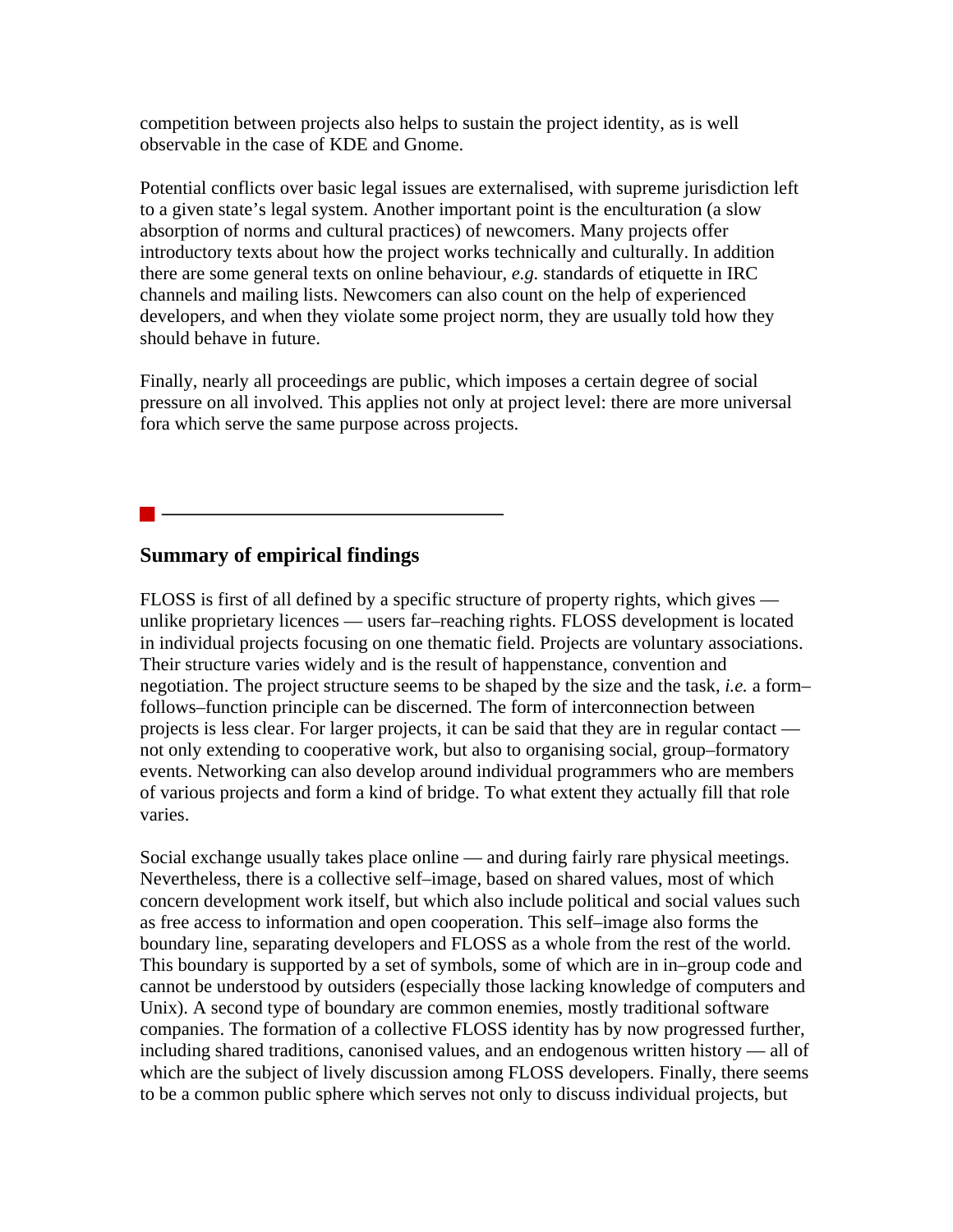also other projects and wider issues. Individual developers are bound to their projects not only by the voluntary act of joining (which can be based on a wide variety of motivations), but also by a project identity which is formed in friendly competition with other projects and symbolised in mascots and logos, t–shirts and rituals.

As a final point, the importance of actual work itself for the association of developers should be emphasised again. Not only is the structure of projects shaped by this work, but it also heavily influences collective identity.

# **Theoretical explanations**

I will now introduce six theoretical concepts which represent different approaches to the study of social formations and will apply them to my empirical observations. These concepts are community, social group, organisation, social movement, subculture, and social world. Each of these concepts can contribute to a better understanding of FLOSS as a social formation. I do not assume that one model will perfectly describe the FLOSS environment, but aim to point to specific characteristics of the field and to gain new insights for further study.

The theory of social groups and organisations describes the inner structures of social formations. Social groups are marked by the direct personal nature of relationships and informal structures in groups, based on interaction. Each group member is usually assigned a role and can gain a certain status. The stability of groups is based on shared values, norms, and goals as well as on a feeling of belonging together. A sense of separateness and a hostile environment further such a feeling (*cf.* Schimank, 2001). As groups are defined by their personal and informal character, their structures, as well as their norms and values, are never entirely fixed, but subject to a permanent process of negotiation (Neidhardt, 1983). Organisations are instruments to efficiently achieve a set of specified aims. Their structure is only planned after the aims and the best way to achieve them have been defined. The result is a formal structure, in which humans are perceived only as fulfilling functions within their defined remit (Schimank, 2001). The differentiation between function and person is crucial (Weber, 1980).

# **FLOSS projects are about creating software, not about social change.**

The shape of individual FLOSS projects usually lies somewhere between the informal group and the formalised organisation. As voluntary associations, all projects can be initially defined as groups. Some projects, especially the bigger ones, have developed strongly organisational characteristics. An extreme example is Debian which is marked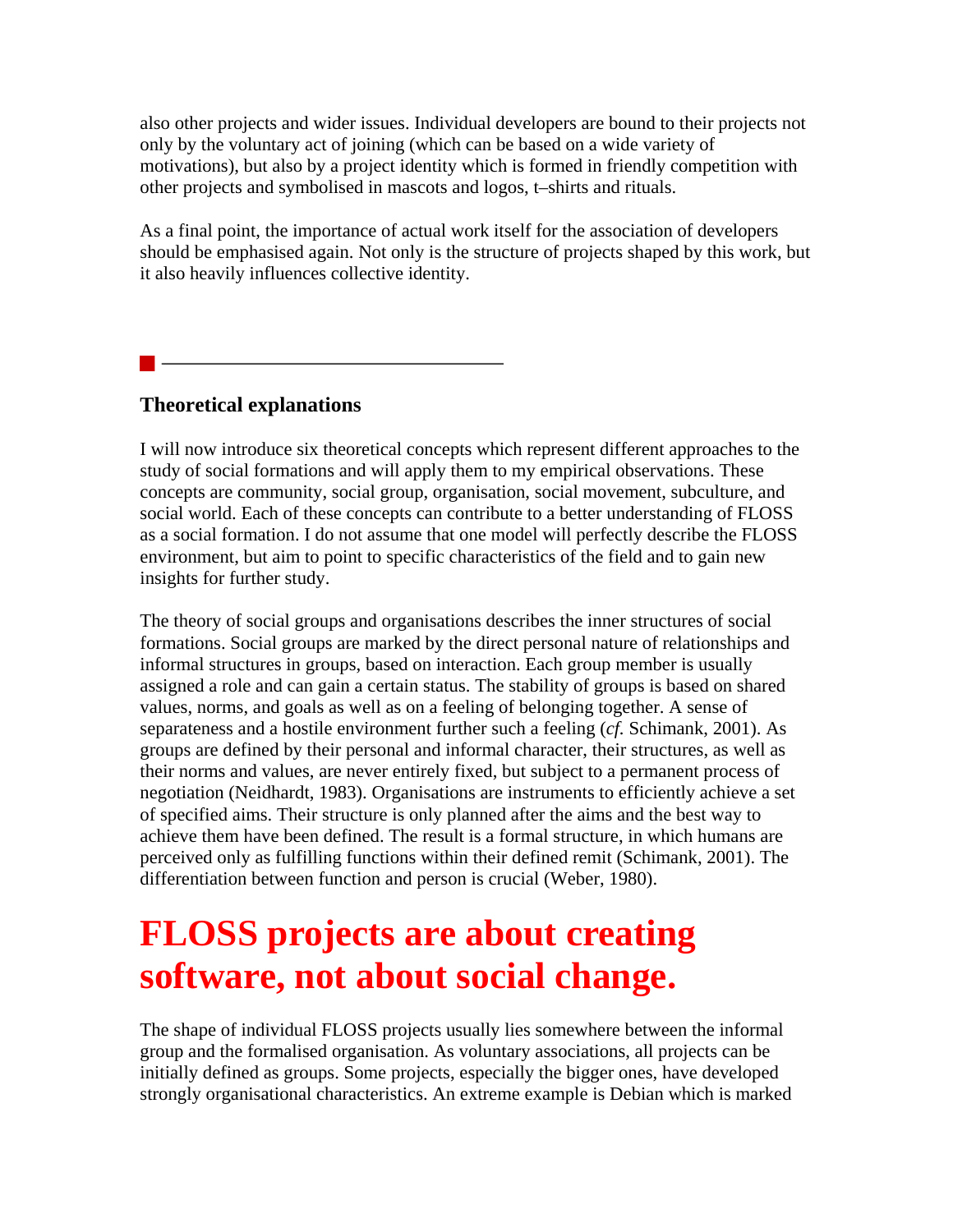by a high degree of codification and clearly defined procedures. As a result of indirect communication and the lack of face–to–face exchange, though, some key phenomena of social groups cannot be easily observed. On the other hand the degree of formalisation created by the specific medium of communication, might wrongly imply organisational characteristics. So to clearly distinguish between groups and organisations in this virtual environment, the focus should probably be on the questions of roles (as understood in group theory) and the person–function (which is so central to organisation theory) distinction. This will allow us to understand the importance of personalities and issues such as leadership.

The central feature of the theory of social worlds is the idea of a core activity around which a social formation develops (*cf.* Strauss, 1978; Strauss, 1982). This approach considers actions, rather than structures. The cohesion and delimitation of a social world depends on the sense of authenticity which members assign to the execution of the core activity. This authenticity serves to set the social world off against others, and also to legitimise the development of hierarchies within the social world. The core activity of software development is shaping the collective identity as well as the concrete structures of social relations among developers. The issue of authenticity appears in the form of notions of code quality. The closer a developer comes to this ideal, the higher her reputation will be — and the more influence she will be able to wield. The problem with the theory of social worlds is that it is too universal — it can be applied to nearly any phenomenon and is not so helpful in studying a phenomenon in all its aspects.

The idea of community (in the sense of *Gemeinschaft* as described by Ferdinand Tönnies) emphasises the non–rational sense of belonging among human beings, which is not bound to any specific purpose. This bond between individuals is based on sympathy, adaption or familiarisation and memory, depending on the exact nature of the relationship (Tönnies, 1991). While Tönnies focusses on organic groups (such as families), a wider interpretation of such bonds would include constructed relations of "natural" belonging, usually based on a common memory or history (*cf.* Anderson, 1983, Elwert, 1989). Some of the basic assumptions of community theory — close non–rational ties in a homogeneous, spatially delimited environment — seem at first glance not to fit FLOSS developers very well. On the other hand, though, a number of typical community formation processes are in progress, *e.g.* the writing of an endogenous history and the canonisation of values. So there is a case for studying the phenomenon as a community, but the theory would have to be adapted to virtual relations without over–stretching the concept.

A (sub)culture serves the integration of a social group, in that it regulates collective life by defining categories for perception and assessment (*cf.* Sack, 1971; Yinger, 1960). Subcultures form around a set of values which partially differ from mainstream society; behaviour not regulated may well remain within the limits of mainstream society's norms. Subcultural values are actualised in a system of norms, a particular lifestyle, rituals, and discourses. These cultural processes serve to stabilise and reproduce the subculture. There is a large overlap between this theoretical model and the actual cultural dimension of the FLOSS phenomenon: a set of values and norms which deviate to an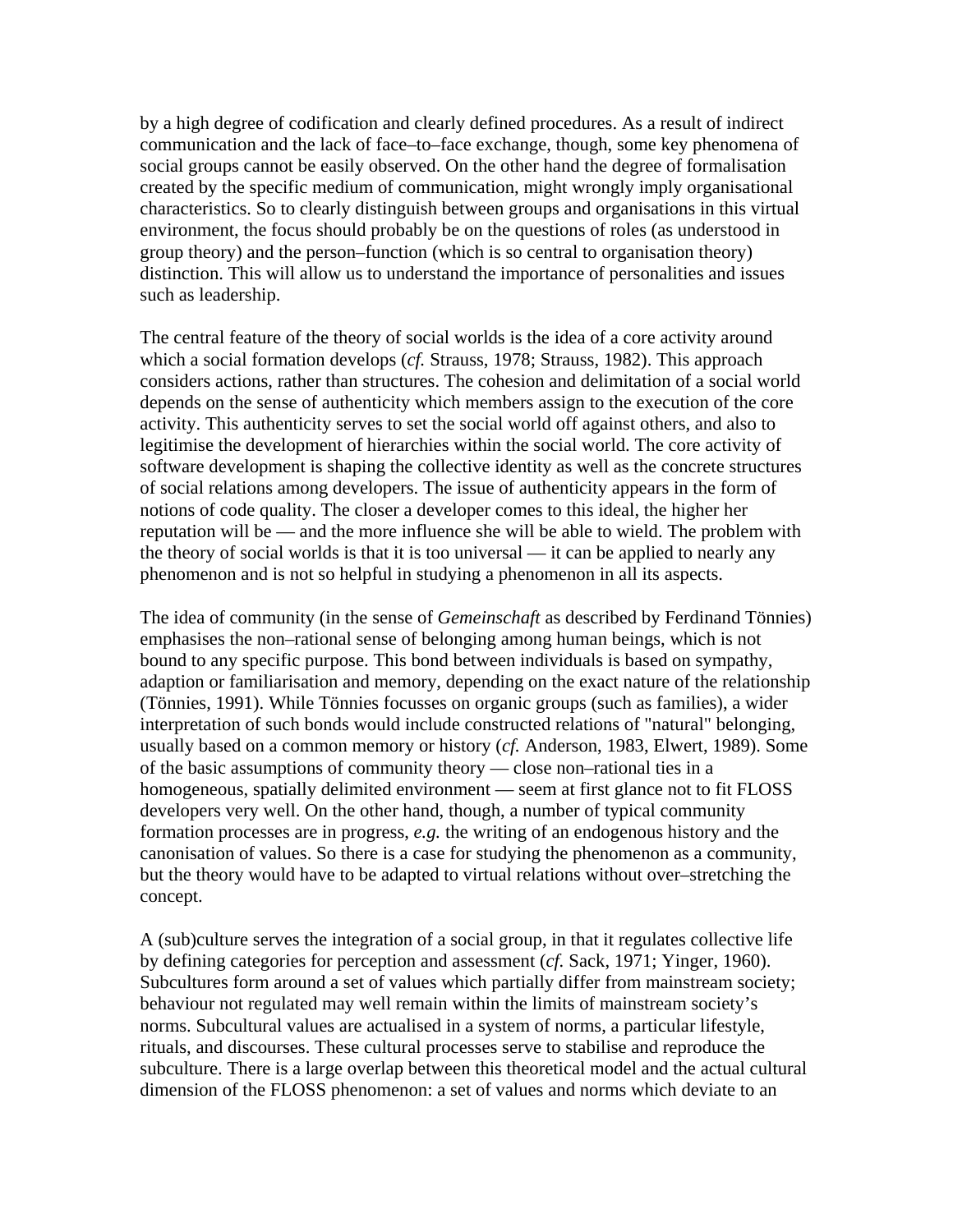extent from mainstream society, and specific practices can be observed. Also, mechanisms for reproducing the culture and maintaining its boundaries are in place. But the centrality of actual software production is not quite grasped by this theoretical approach. FLOSS is not only and not primarily about being a subculture. When FLOSS is studied as a subculture, one important aspect should be kept in mind: as a global phenomenon, it deviates not from one mainstream society, but from many, and in possibly different ways. This is a question which seems not yet very well covered by existing theories of subcultures.

Social movements are marked by their focus on starting (or stopping) a defined development in society. They are amorphous constructs consisting of individuals and groupings which are united by their motivation to start/halt a change. Voluntarism and strong self–motivation are key characteristics of social movements (*cf.* Rucht and Neidhardt, 2001). On the counts of voluntarism and motivation, FLOSS exhibits many characteristics of a social movement. The relevance of political and legal issues (free access) also seems to point in this direction. But FLOSS projects are about creating software, not about social change. Political activities are mainly the task of other organisations, which may have close links to FLOSS projects and even the same members, but which are set apart from development projects precisely by their political activist character. Therefore FLOSS as a whole is not a social movement. To (nearly all) FLOSS developers, writing software is the focal point, not the political aspects. The structure of projects is shaped by this, not by the achievement of some social change. There is however, a set of organisations (such as the FSF or the OSI) which are more movement–like in character. But they belong to a social movement concerned with issues like free speech, free access, and data protection — not with writing good code. **EX** 

#### **About the author**

Frauke Lehmann will graduate in late 2004 with a Master's Degree from Free University Berlin, Germany, in Social Anthropology (Ethnologie), Sociology, and Economics. Other research interests include development studies, political ritual, political movements, and African politics. She plans a PhD on the logic and culture of the FLOSS knowledge markets.

#### **Notes**

1. *Cf.* Elwert, 1999, p. 1143; Hann, 1998, p. 2.

2. Richter and Furubotn, 1996, p. 82; Richter and Furubotn do not discuss the idea of a competences/competence. The term originates in public law and refers to the competence (or right) to create new or re–assign existing competences (rights); Streinz, 2001, p. 49 [No. 121].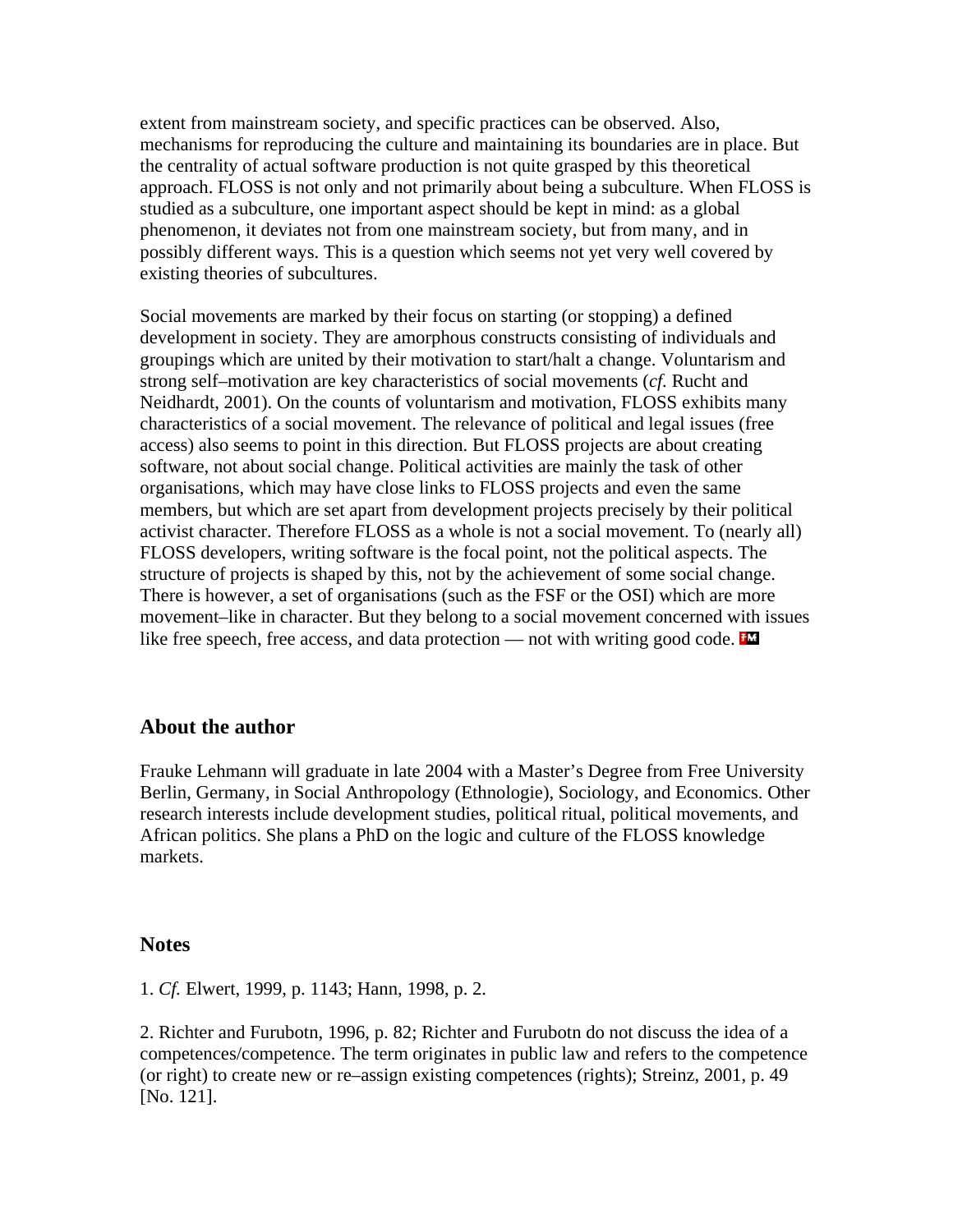3. <http://www.gnu.org/licenses/>.

4. [http://www.xfree86.org/3.3.6/COPYRIGHT2.html#6.](http://www.xfree86.org/3.3.6/COPYRIGHT2.html#6)

5. I will not discuss licences of these types. A good overview can be found in Free Software Foundation (FSF), 2002.

6. Due to the accessibility of source code, slovenly coding is easily detected and attributed to an individual author.

7. A member of *Worldfordge,* interview 12 July 2003, Karlsruhe/Germany.

8. *Cf.* Williams, 2002, p. 1; Grassmuck, 2002, p. 222.

9. At the annual [LinuxTag](http://www.linuxtag.de/) conference in Karlsruhe, there are usually a few issues which dominate discussions and which preoccupy most of those present, such as changes in the [Debian Social Contract.](http://www.debian.org/social_contract)

10. [http://slashdot.org](http://slashdot.org/).

11. The Santa Cruz Operation Group (SCO Group) brought a lawsuit against IBM, claiming that IBM employees had illegally integrated proprietary AT&T Unix code (which SCO Group owns) into IBM's Linux projects, hence leading to a demand for royalties (Kuri, 2004).

12. Available on many sites on the Web, including <http://www.blinkenlights.com/classiccmp/gateswhine.html>.

13. There are a handful of companies which are involved in the development of FLOSS, but these will not be considered in this paper.

14. [http://www.mozilla.org.](http://www.mozilla.org/)

15. [http://www.debian.org.](http://www.debian.org/)

16. [http://www.kde.org.](http://www.kde.org/)

17. [http://www.kernel.org/.](http://www.kernel.org/)

18. On KDE, *cf.* Brandt, p. 27.

19. Kohl, 1993, p. 58.

20. [http://worldforge.org.](http://worldforge.org/)

21. [http://eisfair.org.](http://eisfair.org/)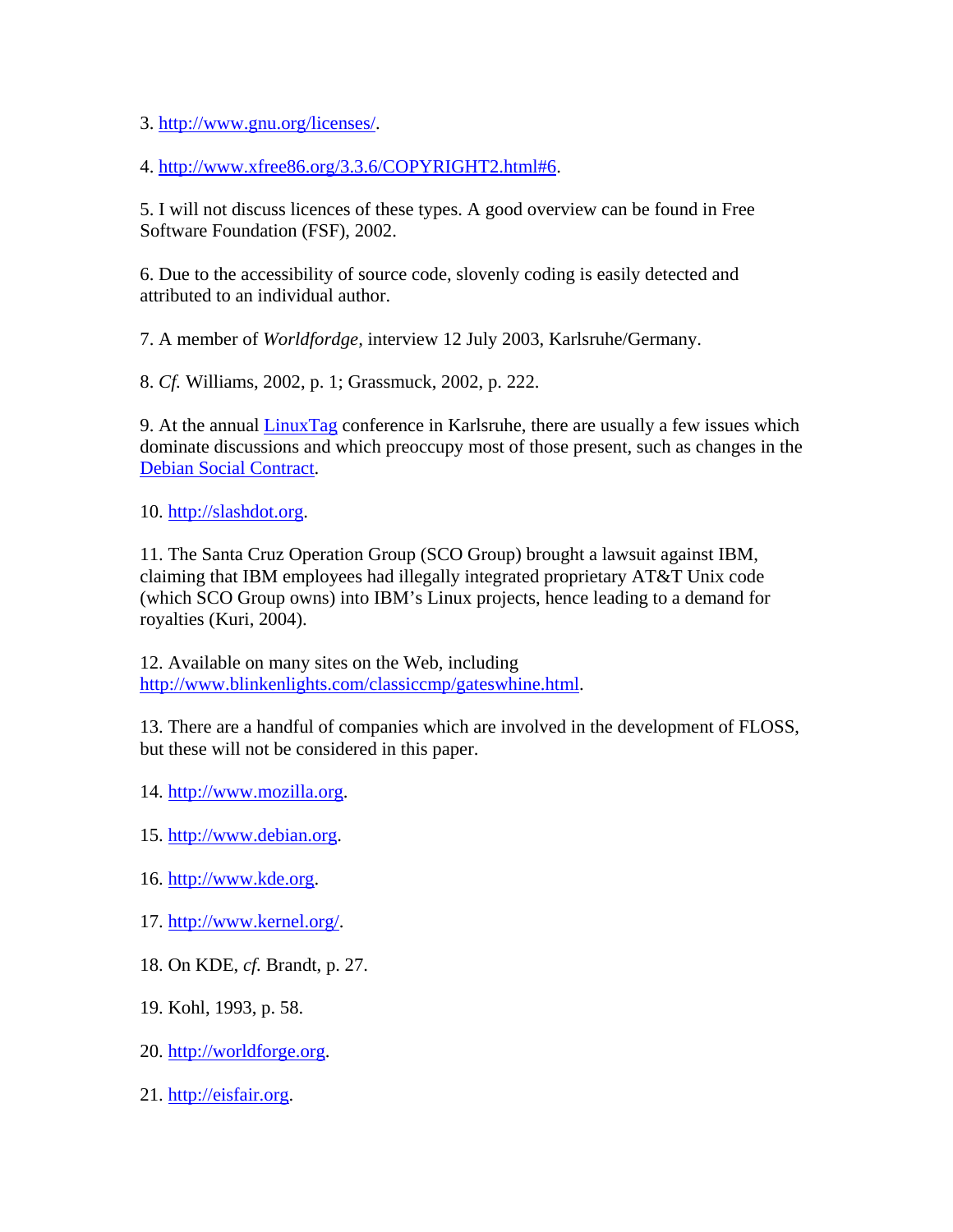22. *Cf.* Kohl, 1993, p. 61.

23. Acephalous means "without head." In an anthropological context, the term refers to societies without a central authority.

24. Kohl, 1993, p. 53.

- 25. [http://www.debian.org/social\\_contract.html.](http://www.debian.org/social_contract.html)
- 26. [http://www.netbsd.org](http://www.netbsd.org/).
- 27. [http://www.gnome.org](http://www.gnome.org/).
- 28. Linuxtag in Karlsruhe is said to be Europe's biggest Linux convention/fair.
- 29. [http://www.fsf.org](http://www.fsf.org/).
- 30. [http://opensource.org](http://opensource.org/).
- 31. [http://eff.org](http://eff.org/).
- 32. [http://www.ffii.org](http://www.ffii.org/).
- 33. [http://www.ccc.de.](http://www.ccc.de/)
- 34. The reason giving by Mattias Ettrich for starting KDE; see Moody, 2001, p. 358.
- 35. *Cf.* Raymond, 2000b, p. 11; Stallman, 1999, p. 55; and, Torvalds, 2001.
- 36. DiBona, *et al.,* 1999a, p. 3.

37. *Cf.* contributions to the Linux kernel mailing list: for example, see <http://marc.theaimsgroup.com/?l=linuxkernel&m=108757316101769&w=2>, <http://marc.theaimsgroup.com/?l=linuxkernel&m=108757316229168&w=2>.

### **References**

Benedict Anderson, 1983. *Imagined communities: Reflections on the origin and spread of nationalism.* London: Verso.

Andreas Brandt, no date. "Fallstudie horizontales elektronisches Arbeitsnetz/Open Source–Projekt." Unpublished MS.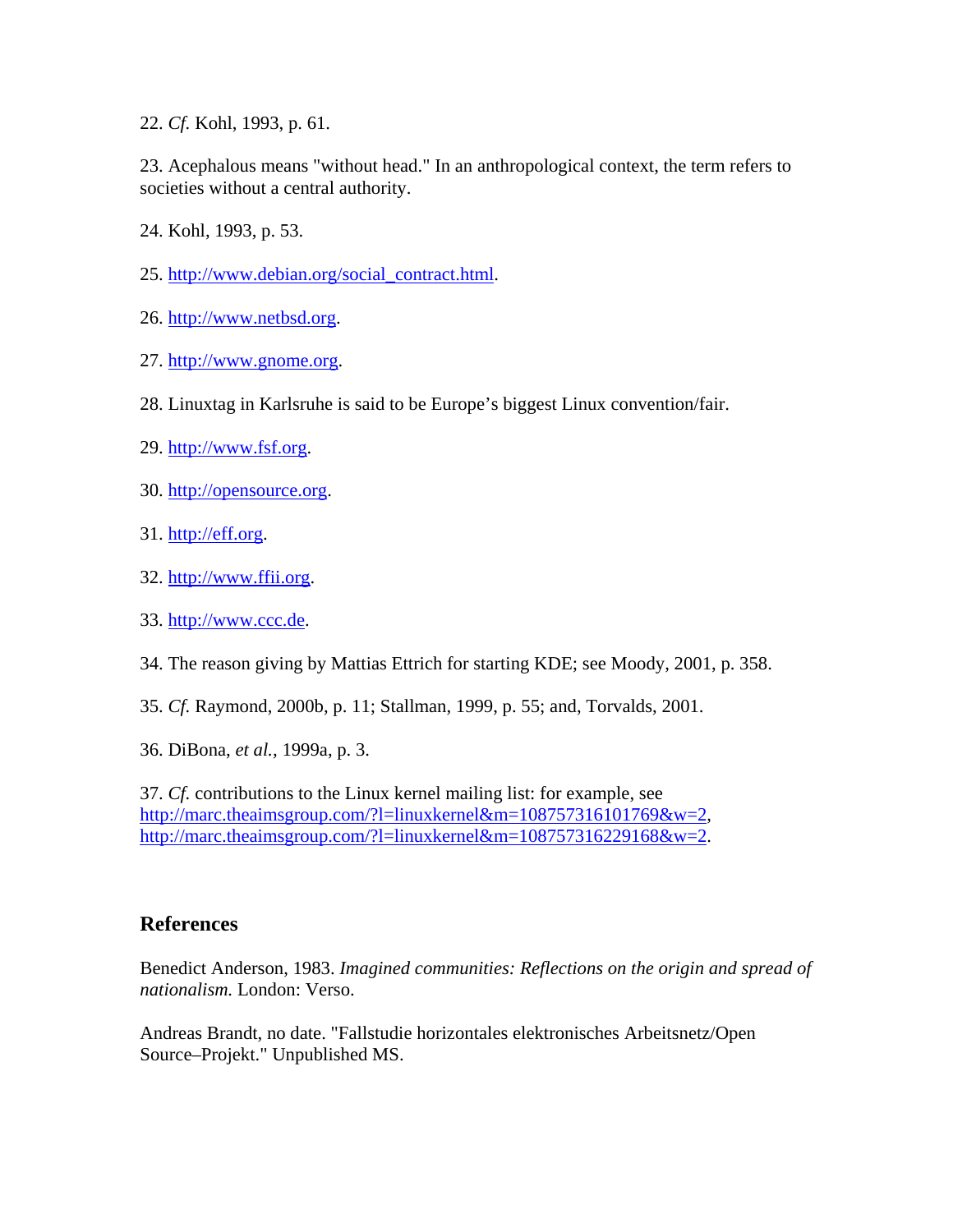Chris DiBona, Sam Ockman and Mark Stone, Mark, 1999a. "Introduction," In: Chris DiBona, Sam Ockman and Mark Stone (editors). *Open source: Voices from the open source revolution.* Sebastopol, Calif.: O'Reilly & Associates, pp. 1–17.

Chris DiBona, Sam Ockman and Mark Stone, Mark, 1999b. "The Tannenbaum–Torvalds debate," In: Chris DiBona, Sam Ockman and Mark Stone (editors). *Open source: Voices from the open source revolution.* Sebastopol, Calif.: O'Reilly & Associates, pp. 221–251.

Georg Elwert, 1999. "Eigentum," In: Hans Dieter Betz, Don S. Browning, Bernd Janowski and Eberhard Jüngel (editors). *Religion in Geschichte und Gegenwart.* Tübingen: Mohr–Siebeck, p. 1143.

Georg Elwert, 1989. "Nationalismus und Ethnizität: Über die Bildung von Wir– Gruppen," *Kölner Zeitschrift für Soziologie und Sozialpsychologie,* volume 41, number 3, pp. 440–464.

Georg Elwert, 1980. "Die Elemente der traditionellen Solidarität: Eine Fallstudie in Westafrika," *Kölner Zeitschrift für Soziologie und Sozialpsychologie,* volume 32, number 4, pp. 681–704.

Free Software Foundation, 2002, "Categories of free and non–free software," at <http://www.gnu.org/philosophy/categories.html>, accessed 13 August 2004.

Arnold van Gennep, 1999. *Übergangsriten.* Frankfurt/Main: Campus.

Volker Grassmuck, 2002. *Freie software: Zwischen privat– und gemeineigentum.* Bonn: Bundeszentrale für politische Bildung.

C.M. Hann, 1998. "Introduction: The embeddedness of property," In: C.M. Hann (editor). *Property relations: Renewing the anthropological tradition.* Cambridge: Cambridge University Press, pp. 1–47.

Karl–Heinz Kohl, 1993.*Ethnologie — die Wissenschaft vom kulturellen Fremden: Eine Einführung.* München: C.H. Beck Verlag.

Jürgen Kuri, 2004, "SCO vs. Linux: Die unendliche Geschichte. c't aktuell vom 10.02.2004," at [http://www.heise.de/ct/aktuell/meldung/44492,](http://www.heise.de/ct/aktuell/meldung/44492) accessed 1 August 2004.

Steven Levy, 2001. *Hackers: Heros of the computer revolution.* London: Penguin.

Microsoft, 1995. "Word 1997: Endnutzer–Lizenzvertrag für Microsoft–Software," Included in software package.

Glyn Moody, 2001. *Die software rebellen: Die erfolgsstory von Linus Torvalds und Linux.* Landsberg/Lech: Verlag Moderne Industrie.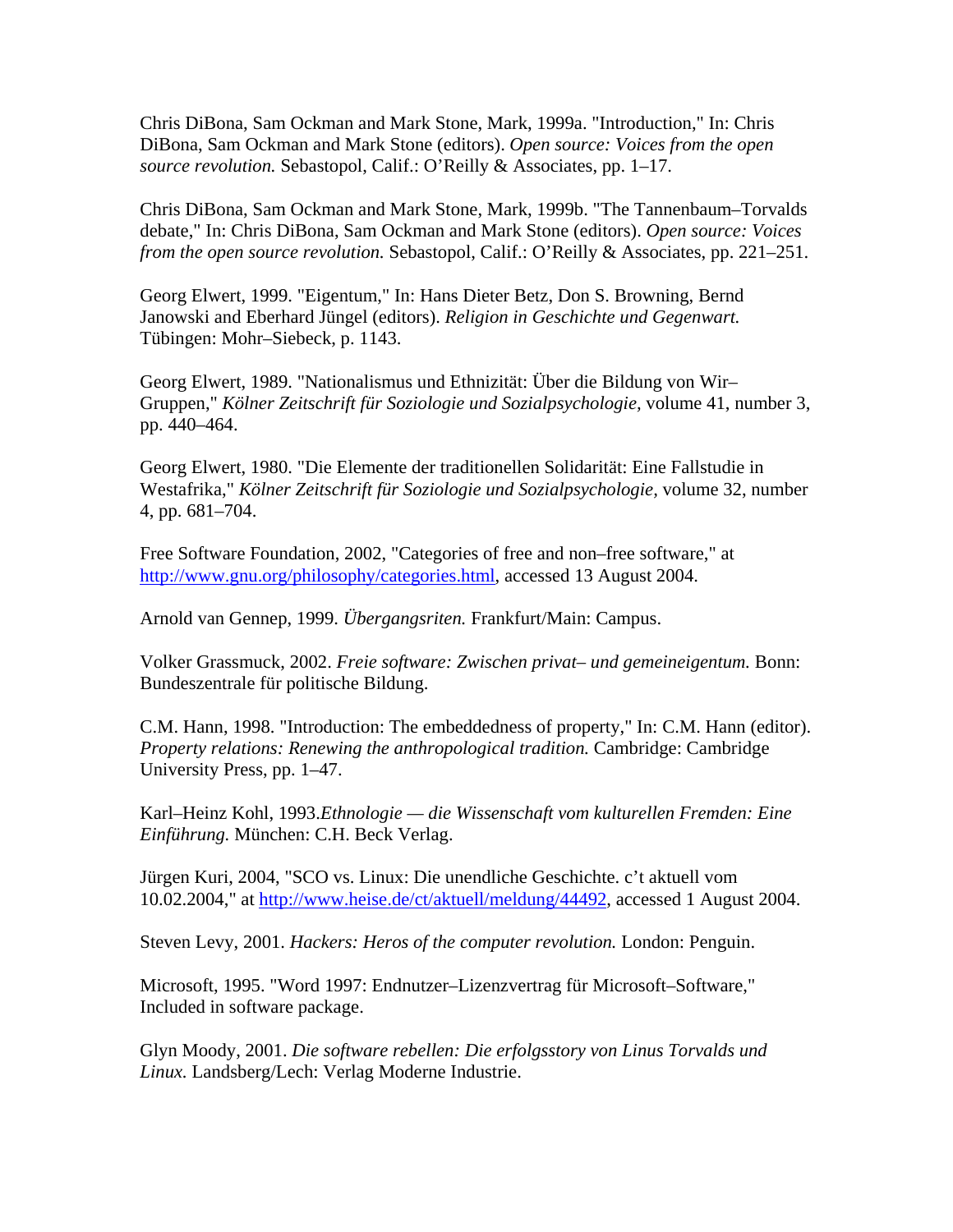Friedhelm Neidhardt, 1983. "Themen und Thesen zur Gruppensoziologie," In: Rene König, Friedhelm Neidhardt and Rainer M. Lepsius (editors). *Gruppensoziologie: Perspektiven und Materialien.* Opladen: Westdeutscher Verlag, pp. 12–34.

Open Source Technology Group, 2004. "Freshmeat.net: Browse project tree — licence: OSI approved," at [http://freshmeat.net/browse/14/,](http://freshmeat.net/browse/14/) accessed 18 August 2004.

Eric Raymond, 2000a. "The Cathedral and the Bazaar." version 3.0.2, at [http://www.catb.org/~esr/writings/cathedral-bazaar/cathedral-bazaar/,](http://www.catb.org/%7Eesr/writings/cathedral-bazaar/cathedral-bazaar/) accessed 1 August 2004.

Eric Raymond,2000b. "Homesteading the Noosphere," version 3.0, at [http://www.catb.org/~esr/writings/cathedral-bazaar/homesteading,](http://www.catb.org/%7Eesr/writings/cathedral-bazaar/homesteading) accessed 1 August 2004.

Rudolf Richter and Eirik G. Furubotn, 1996. *Neue institutionenökonomik.* Tübingen: Mohr.

Dieter Rucht and Friedhelm Neidhardt, 2001. "Soziale Bewegungen und kollektive Aktionen," In: Hans Joas (editor). *Lehrbuch der Soziologie.* Frankfurt/Main: Campus, pp. 533–556.

Fritz Sack, 1971. "Die Idee der Subkultur: Eine Berührung zwischen Anthropologie und Soziologie," *Kölner Zeitschrift für Soziologie und Sozialpsychologie,* volume 23, number 2, pp. 261–282.

Peter H. Salus, 1995. *A quarter century of Unix.* Reading, Mass.: Addison-Wesley.

Uwe Schimank, 2001. "Gruppen und Organisationen," In: Hans Joas (editor). *Lehrbuch der Soziologie.* Frankfurt/Main: Campus, pp. 199–222.

Richard Stallman, 1999. "The GNU operating system and the free software movement," In: Chris DiBona, Sam Ockman and Mark Stone (editors). *Open source: Voices from the open source revolution.* Sebastopol, Calif.: O'Reilly & Associates, pp. 53–70.

Anselm Strauss, 1982. "Social worlds and legitimation processes," *Studies in Symbolic Interaction,* volume 4, pp. 171–190.

Anselm Strauss, 1978. "A social world perspective," *Studies in Symbolic Interaction,* volume 1, pp. 119–128.

Rudolf Streinz, 2001. *Europarecht.* Fifth edition. Heidelberg: C.F. Müller.

Ferdinand Tönnies, 1991. *Gemeinschaft und gesellschaft.* Third edition. Darmstadt: Wissenschaftliche Buchgesellschaft.